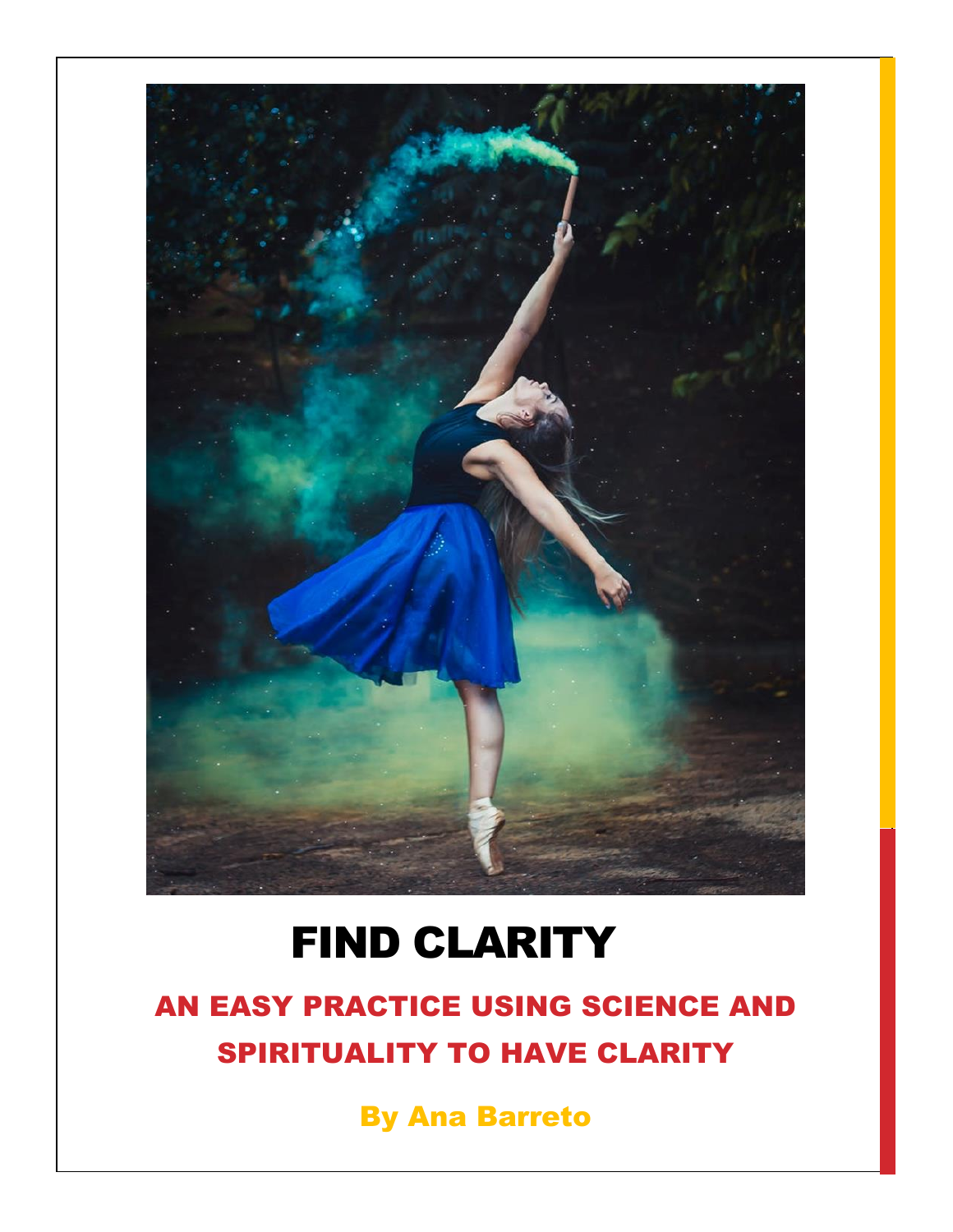# FIND CLARITY

## AN EASY PRACTICE USING SCIENCE AND SPIRITUALITY TO HAVE CLARITY

Is this the job for me? Am I a leader? Am I afraid of moving? Should I turn down that promotion? Do I want to marry him? Do I trust her? Should I stay? Do I want a divorce? Is this the right career for me? From time to time, we find ourselves looking for answers to questions like these. We ask ourselves, but we don't trust the first answer we get.

I call this state "limbo," that's when we pause right in the middle crippled by doubt or fear to make a mistake. When we are in limbo, it's hard to hear or trust our intuition. Often, we default to the programing we learned when we were 0 to 9 years old. We do what our parents would have done. We may not know that this is what we do because we are not aware of the unconscious program we learned in childhood. This is our default, but may not necessarily be our truth.

Also, when we are in the limbo state we tend to over think, which causes more stress. In stress, even if the answer is right in front of us, our senses are hyper vigilant, doubt and fear clog the ability to receive it at its simple and clear form: gut feeling.

Today, I will introduce you to a process that merges science and spirituality to help you find clarity. When you are clear, you connect with your truth.

The process will take about 15 to 20 minutes. I know it seems to be a short amount of time for finding the truth or answers when you have been battling with it for years. However, you can connect with your inner guidance in less than a minute once you know which voice is your inner voice, intuition or truth, and which voice is your ego protecting you by using fear.

This practice will guide you to use your mind and find where your mindset stands in the subject. Then we will use spirituality and connect with the throat chakra, the communication energy center of the body to uncover our truth. This energy center is how you show

## MY NOTES MY NOTES



#### MEANINGFUL

\_\_\_\_\_\_\_\_\_\_\_\_\_\_\_\_\_\_

 $\_$ 

\_\_\_\_\_\_\_\_\_\_\_\_\_\_\_\_\_\_

 $\_$ 

\_\_\_\_\_\_\_\_\_\_\_\_\_\_\_\_\_\_

 $\_$ 

 $\_$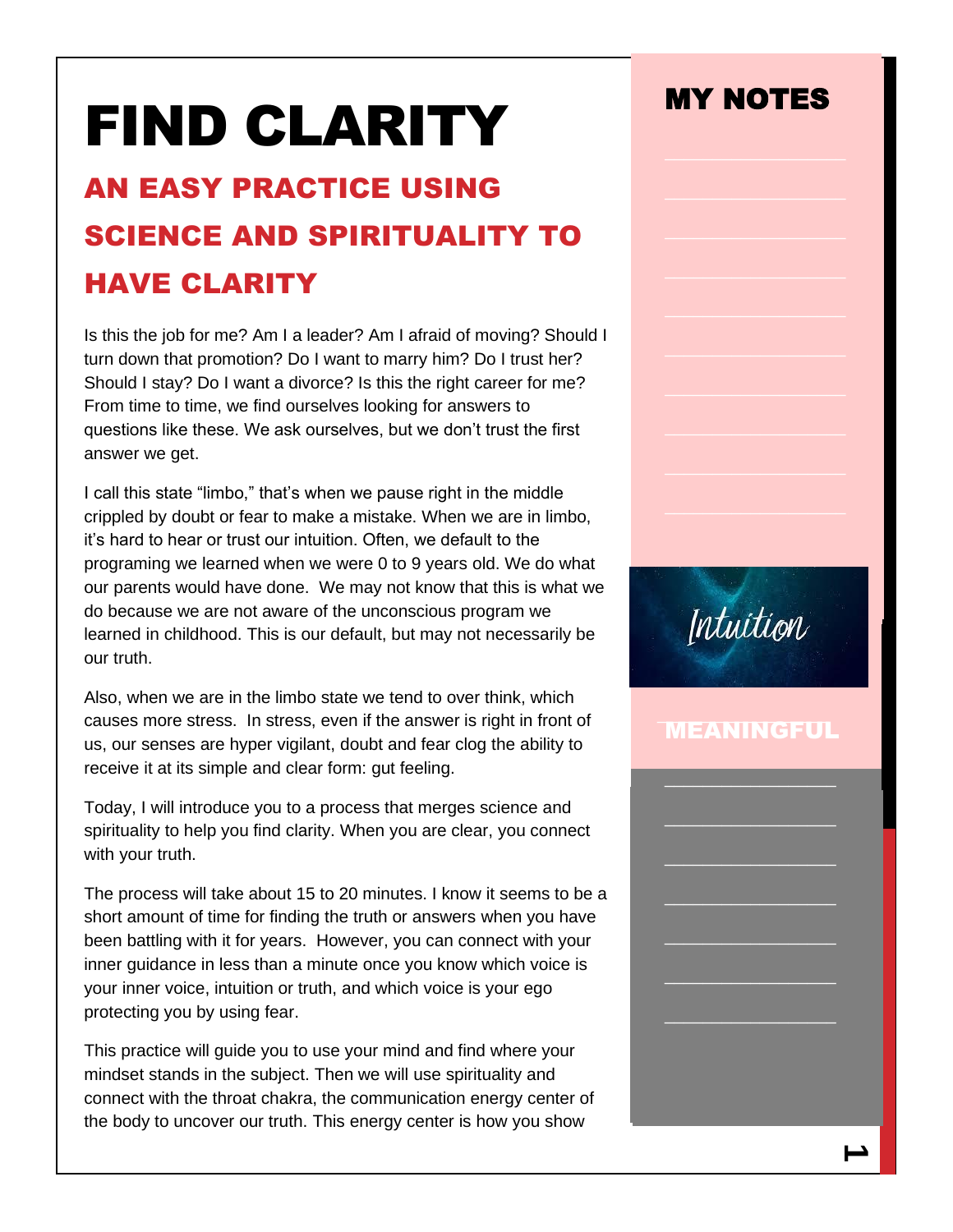up in the world. If you have not heard of the energy centers of the body, you can check my resources page at www.ana-barreto.com.

Please don't skip the step three of the process. You want to open your intellect, discard unnecessary mindset, and free space to reprogram the unconscious belief with your inner truth, not someone's else.

#### THE PROCESS HAS 5 STEPS:

Step one: Ask the question

Step two: Answer the question

Step three: Break the answers apart

Step Four: Crack yourself open

Step Five: Turn your mindset around



Note: On page 6, I walk you through an example using the Truth Finding Process. Always work with one question at a time, and if you have any questions, please send them to ana@ana-harreto.com,<br>.

#### TIME AND SPACE

Find a quiet place where you won't be disturbed for 15-20 minutes. Take three long, deep breaths. This will signal your body to relax. Breath in and breath out. You may want to release the air through your mouth by making the Ah sound to help you feel relaxed.  $\sim$ 

#### STEP ONE: ASK THE QUESTION.

\_\_\_\_\_\_\_\_\_\_\_\_\_\_\_\_\_\_\_\_\_\_\_\_\_\_\_\_\_\_\_\_\_\_\_\_\_\_\_\_\_\_\_\_\_\_\_\_\_\_\_\_\_\_\_

\_\_\_\_\_\_\_\_\_\_\_\_\_\_\_\_\_\_\_\_\_\_\_\_\_\_\_\_\_\_\_\_\_\_\_\_\_\_\_\_\_\_\_\_\_\_\_\_\_\_\_\_\_\_\_

\_\_\_\_\_\_\_\_\_\_\_\_\_\_\_\_\_\_\_\_\_\_\_\_\_\_\_\_\_\_\_\_\_\_\_\_\_\_\_\_\_\_\_\_\_\_\_\_\_\_\_\_\_\_\_

\_\_\_\_\_\_\_\_\_\_\_\_\_\_\_\_\_\_\_\_\_\_\_\_\_\_\_\_\_\_\_\_\_\_\_\_\_\_\_\_\_\_\_\_\_\_\_\_\_\_\_\_\_\_\_

(Ask the question out loud a few times)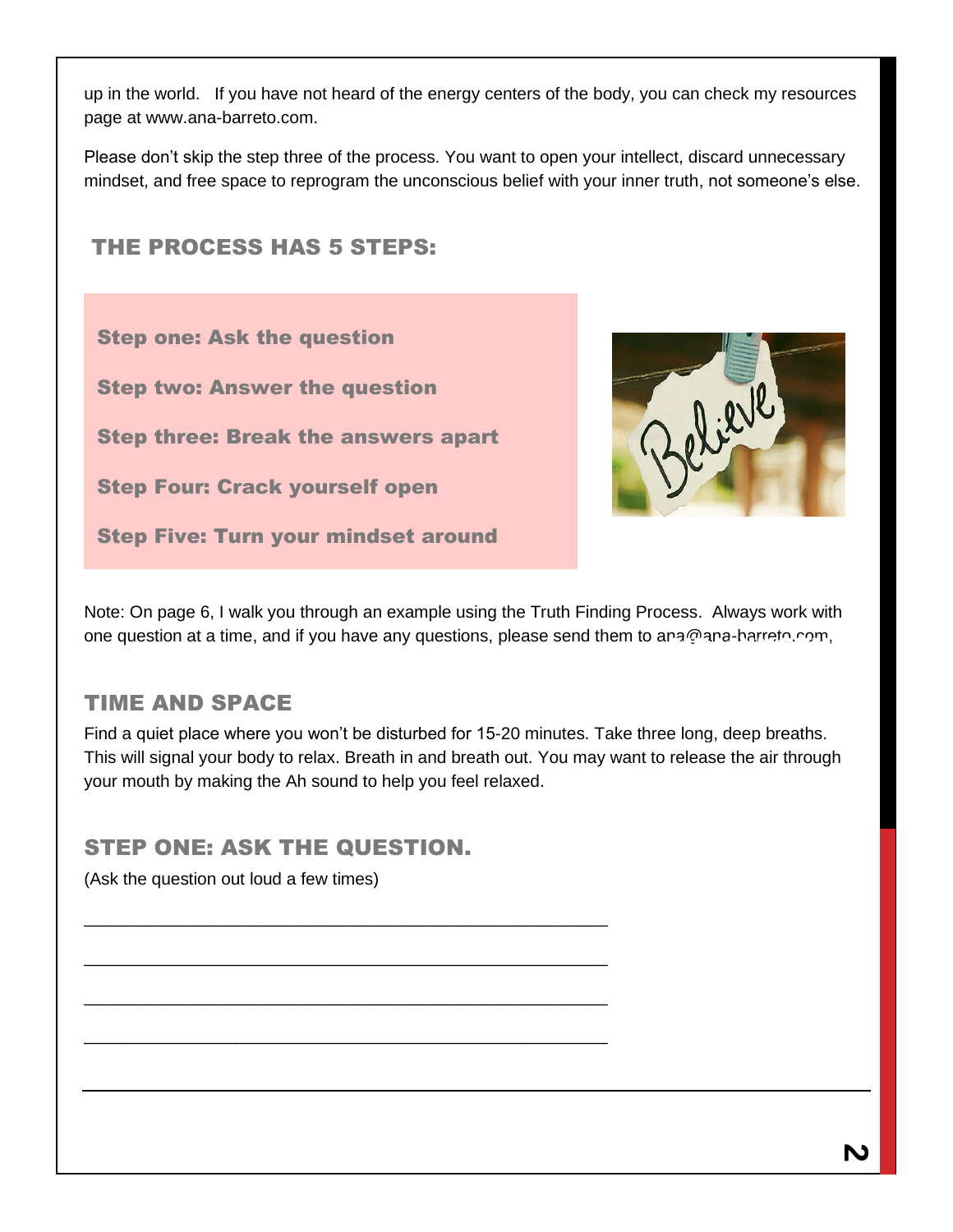#### **STEP TWO: ANSWER THE QUESTION.**

Begin by writing all of the possible answers that come to mind, even if you think the answer is silly. If it comes to mind, write it down.

#### **STEP THREE: BREAK THE ANSWERS APART**

Read one answer at a time and ask yourself, "Is this absolutely true beyond any doubt?" If your answer is NO, cross off the answer. If the answer is YES, re-write the possible answers not crossed off below.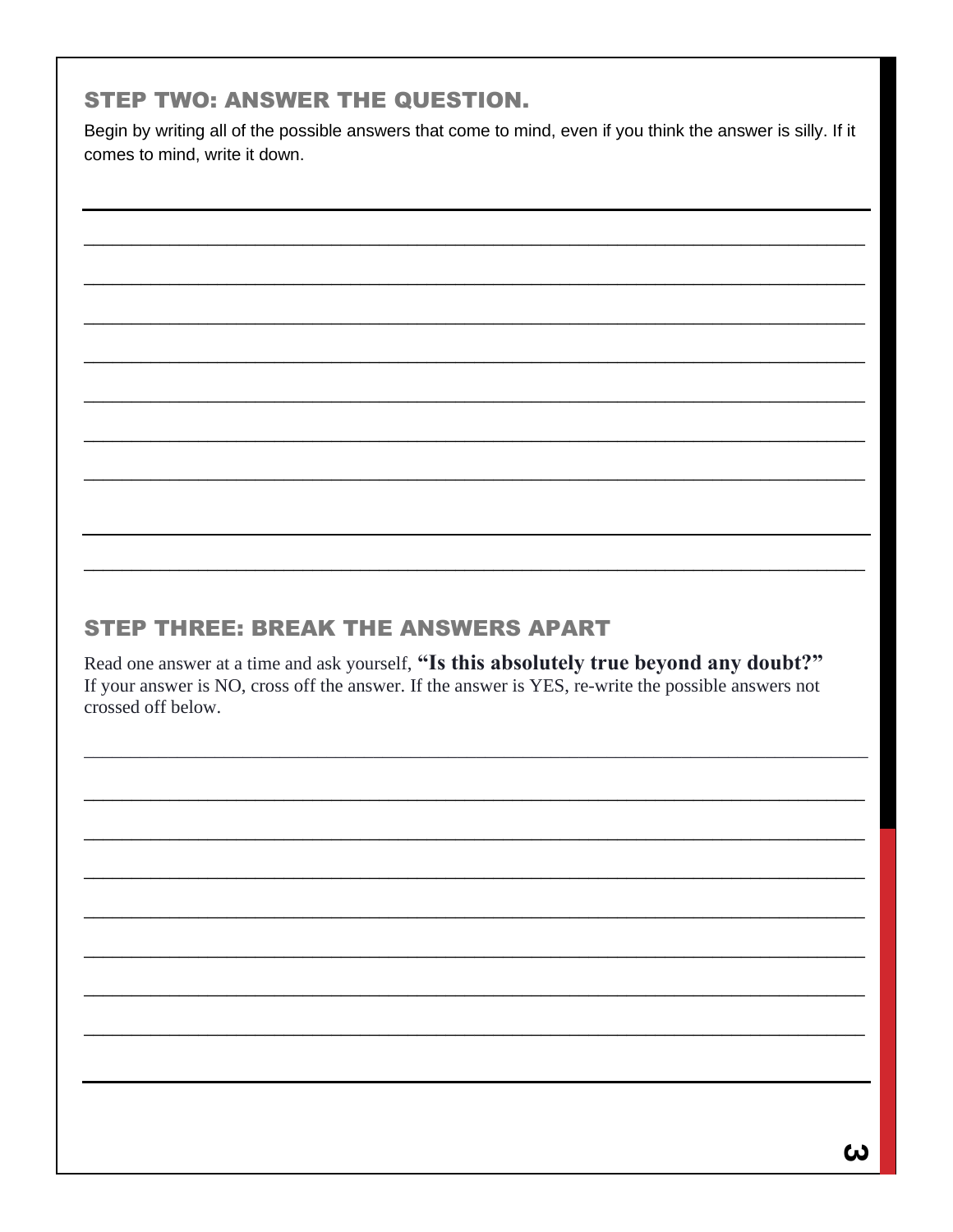#### STEP FOUR: CRACK YOURSELF OPEN

Read each of the remaining answers individually. Close your eyes, place your fingers of your dominant hand on the front center of your throat, and ask yourself if the answer is true. Wait to hear YES or NO. If the answer is NO, cross it out and move on to the next question. If you the answer is YES, ask "WHY?" and wait to hear the answer and write it down. Then ask a second why to your first answer. Be open to ask the same question multiple times, or more "WHYs" until you feel you got to the core of your answer?



**4**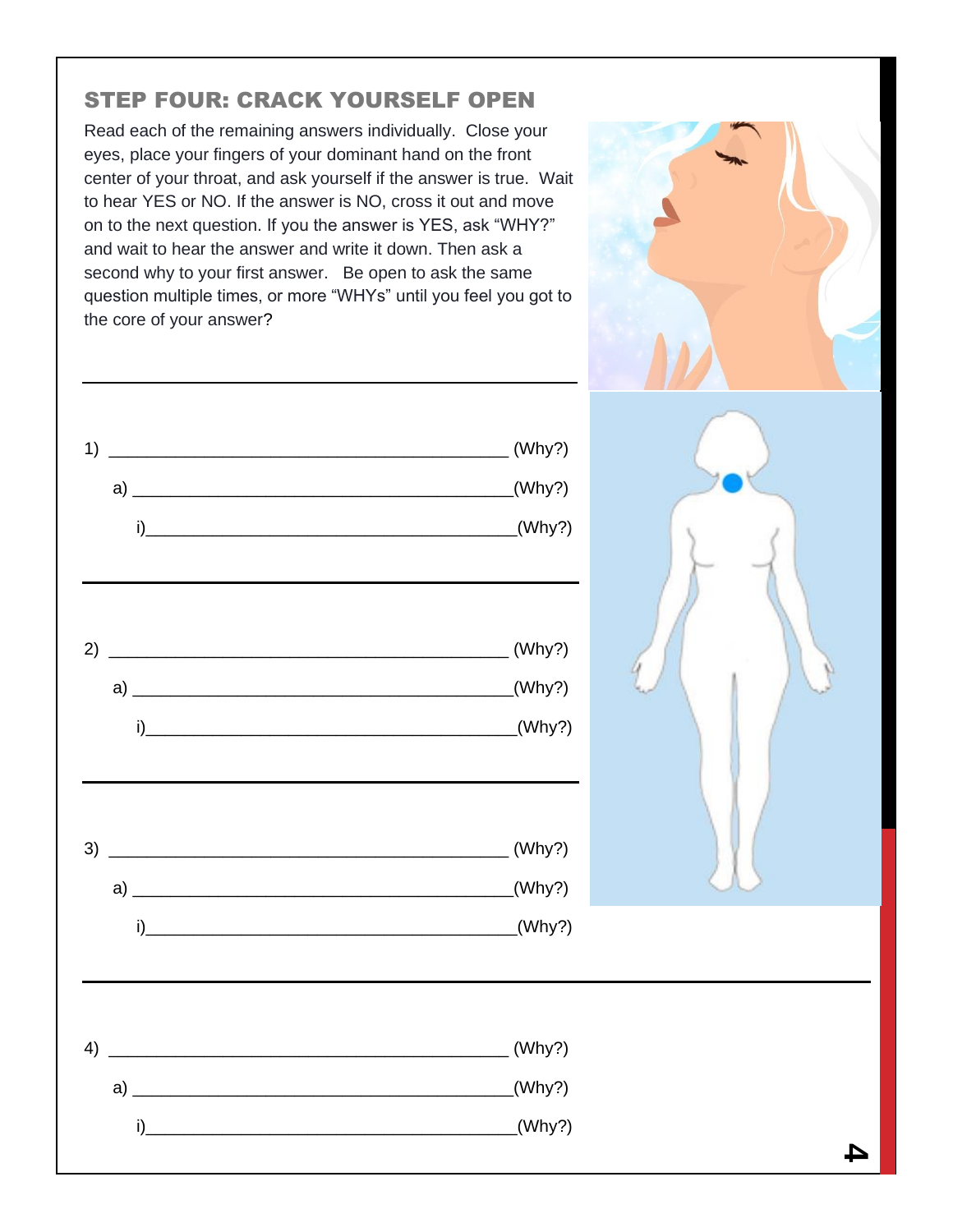#### STEP FIVE: TURN YOUR MINDSET AROUND

Your last answer to each question is a core thought. To turnaround your thought about this core belief, you will need your brain to cooperate and work with you on dismantling them. To do that, you need to turn the thought around and then find three incidents to break down an old thought.

If your core thought/belief is "No one will hire me," you change it to "Anyone will hire me" or "I will hire me." Search your memory and find three people who hired you the past, even if it was to cut the grass when you were 13 years old. Also, find three times when you didn't hire anyone, and did yourself. You are someone. It could be a time when you cooked for a party instead of hiring a caterer.



Make sure you find three events. When you recall one moment in life, it becomes an incident. When you recall two events, it becomes a coincidence. When you find three, it has a validity and the brain has enough reason to change its mind. You are now ready to be conscious of your truth.

#### *Example:*

**Step One:** Find the emotion or thought I am not happy **– (***Why I am not happy?)*

**Step Two:** Answer the questions. Because....

- 1) I don't have a job,
- 2) I don't know what to do,
- 3) I don't have a boyfriend,
- 4) I don't have any money

**Step Three**: Break the answer apart – "Is this answer beyond any doubt and absolutely true?

(cross the answers that are not true beyond any doubt)

- 1) I don't have a job
- 2) I don't know what to do,
- 3) I don't have a boyfriend,
- 4) I don't have any money